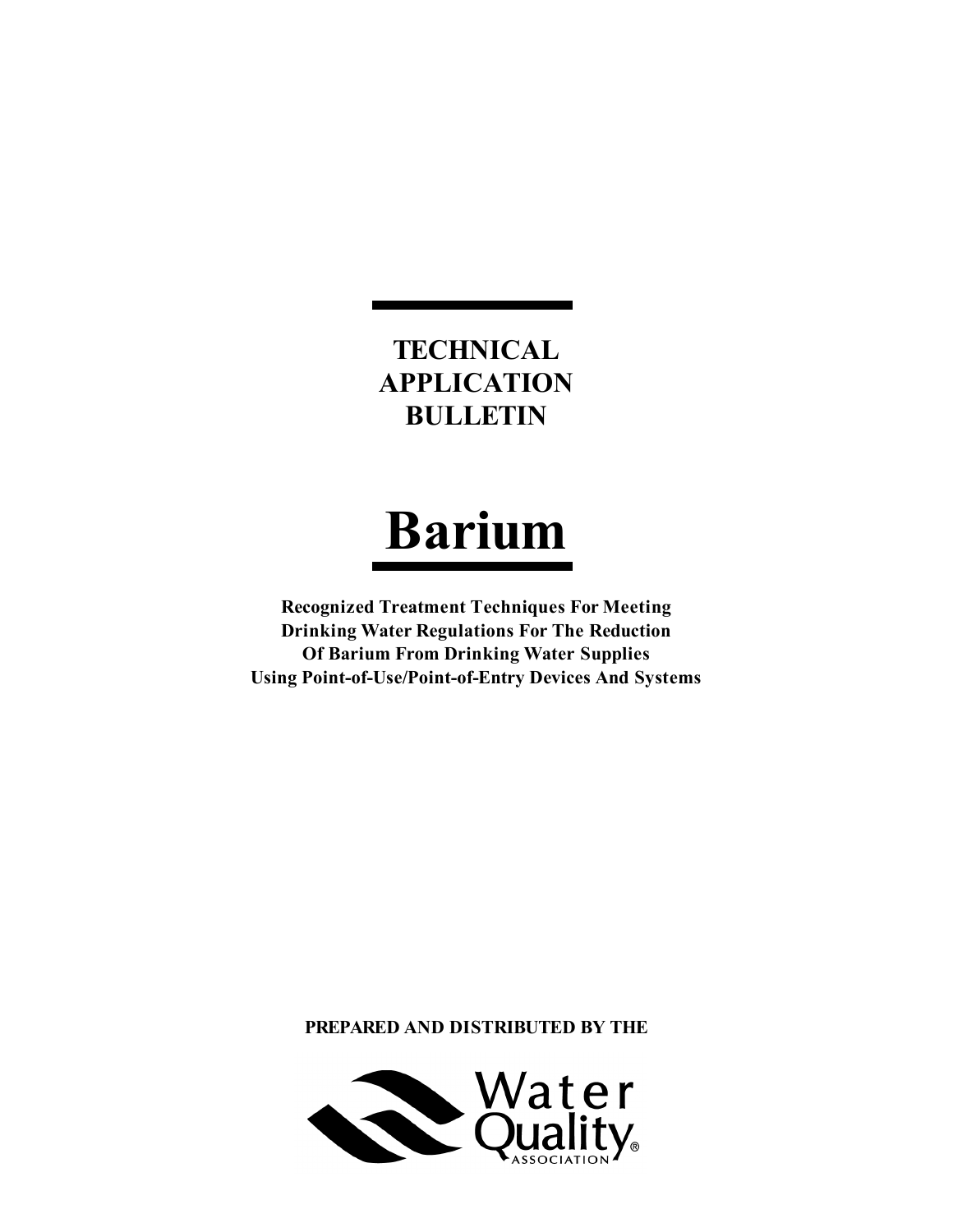## **TECHNICAL APPLICATION BULLETIN**

## **Barium**

**Recognized treatment techniques for meeting drinking water regulations for the reduction of barium using point-of-use and point-of-entry (POU/POE) devices and systems.**

#### **Occurrence**

Barium is a divalent cation and alkaline earth metal that can be found in naturally occurring mineral deposits. The most common ores are found in Alaska, Arkansas, California, Georgia, Kentucky, Montana, Nevada, and Tennessee. Barite, a natural barium sulfate ore, was produced at 38 mines in these states in 1973, with Nevada supplying 50% of the tonnage. It is used in making a wide variety of electronic components, in metal alloys, bleaches, dyes, fireworks, ceramics and glass. Barium is released to water and soil in the discharge and disposal of drilling wastes, from the smelting of copper, and the manufacture of motor vehicle parts and accessories.

## **Health Effects**

The health effects of the different barium compounds depend on how well the compound dissolves in water. Barium compounds that do not dissolve well in water are not generally harmful and are often used by doctors for medical purposes. If the sulfate concentration in the water is high, then the precipitation of barium as a sulfate salt reduces its potential for adverse health effects.

Those barium compounds that dissolve well in water may cause harmful health effects in people. Ingesting high levels of soluble barium compounds that dissolve well in water over the short term has resulted in difficulties in breathing, increased blood pressure, changes in heart rhythm, stomach irritation, brain swelling, muscle weakness, and damage to the liver, kidney, heart, and spleen.

Animal studies have found increased blood pressure and changes in the heart from ingesting barium over a long time. Based on such studies, the United States Environmental Protection Agency (USEPA) has set a Maximum Contaminant Level Goal (MCLG) at 2.0 milligrams per liter (mg/L) or parts per million (ppm) in water. The federal Safe Drinking Water Act Maximum Contaminant Level (MCL) also has been set at the same (2.0 ppm) level by EPA.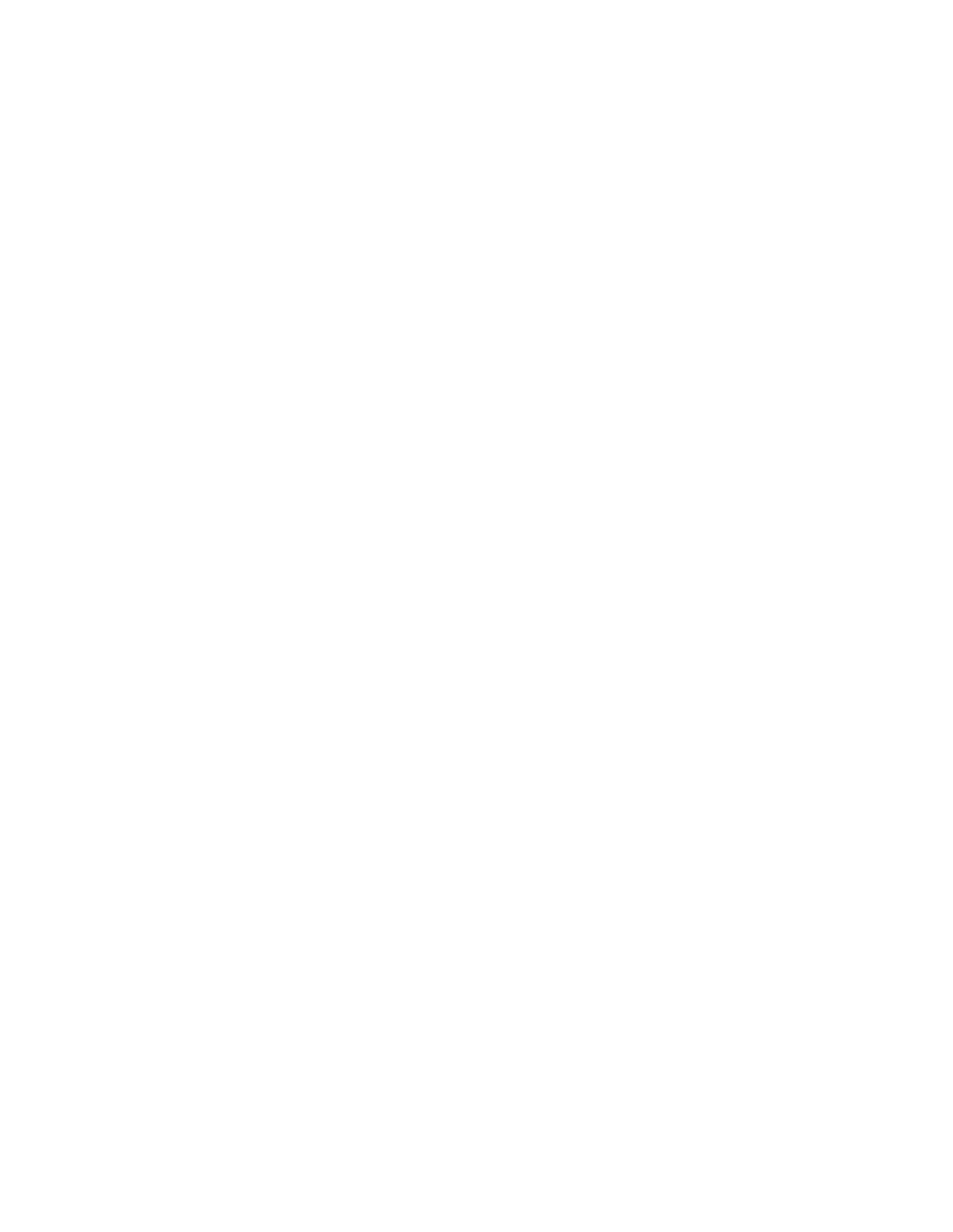### **Treatment Alternatives**

When proper regeneration procedures are employed, barium along with calcium and magnesium are effectively exchanged to sodium by conventional Point-Of-Entry (POE) cation-exchange water softeners. Barium break through occurs after hardness due the three times greater affinity of barium ions over either calcium or magnesium ions for cation-exchange water softening resins.

Point-of-Use (POU) reverse osmosis and distillation are also effective at reducing barium concentrations in drinking water.

There are many POU and POE units of this type tested and certified for effective barium reduction. Consumers can make use of such information by contacting the Water Quality Association, NSF International, and Underwriters Laboratories.

Any treatment method that concentrates barium, as is the case with ion exchange softening, reverse osmosis, and distillation may cause precipitation. Barium sulfate will precipitate at concentrations of 2 ppm or greater. If the sulfate level in the raw water is greater than 2 ppm, barium sulfate precipitation is likely. Over time this precipitation may coat and foul the system. Barium sulfate is very insoluble and difficult to clean and may thus require replacement of membrane modules, the resin media, or even distiller heating elements after some time of usage.

As part of the installation procedure of a POE system, its performance characteristics should be verified by tests conducted under established test procedures and water analyses. There after, if high barium is found to be present in the influent water, the treated water should be monitored periodically to verify continued performance. The water treatment equipment must be controlled diligently to ensure that acceptable feedwater conditions and equipment capacity are not exceeded.

The treatment methods listed herein are generally recognized as techniques that can effectively reduce the listed contaminants sufficiently to meet or exceed the relevant MCL. However, this list does not reflect the fact that point-of-use/point-of-entry (POU/POE) devices and systems currently on the market may differ widely in their effectiveness in treating specific contaminants, and performance may vary from application to application. Therefore, selection of a particular device or system for health contaminant reduction should be made only after careful investigation of its' performance capabilities based on results from competent equipment validation testing for the specific contaminant to be reduced.

| Contaminant        | <b>MCL</b>       | <b>Treatment Methods</b>                                   |
|--------------------|------------------|------------------------------------------------------------|
| Barium $(Ba^{+2})$ | $2 \text{ mg/L}$ | Cation Exchange Softening<br>Reverse Osmosis, Distillation |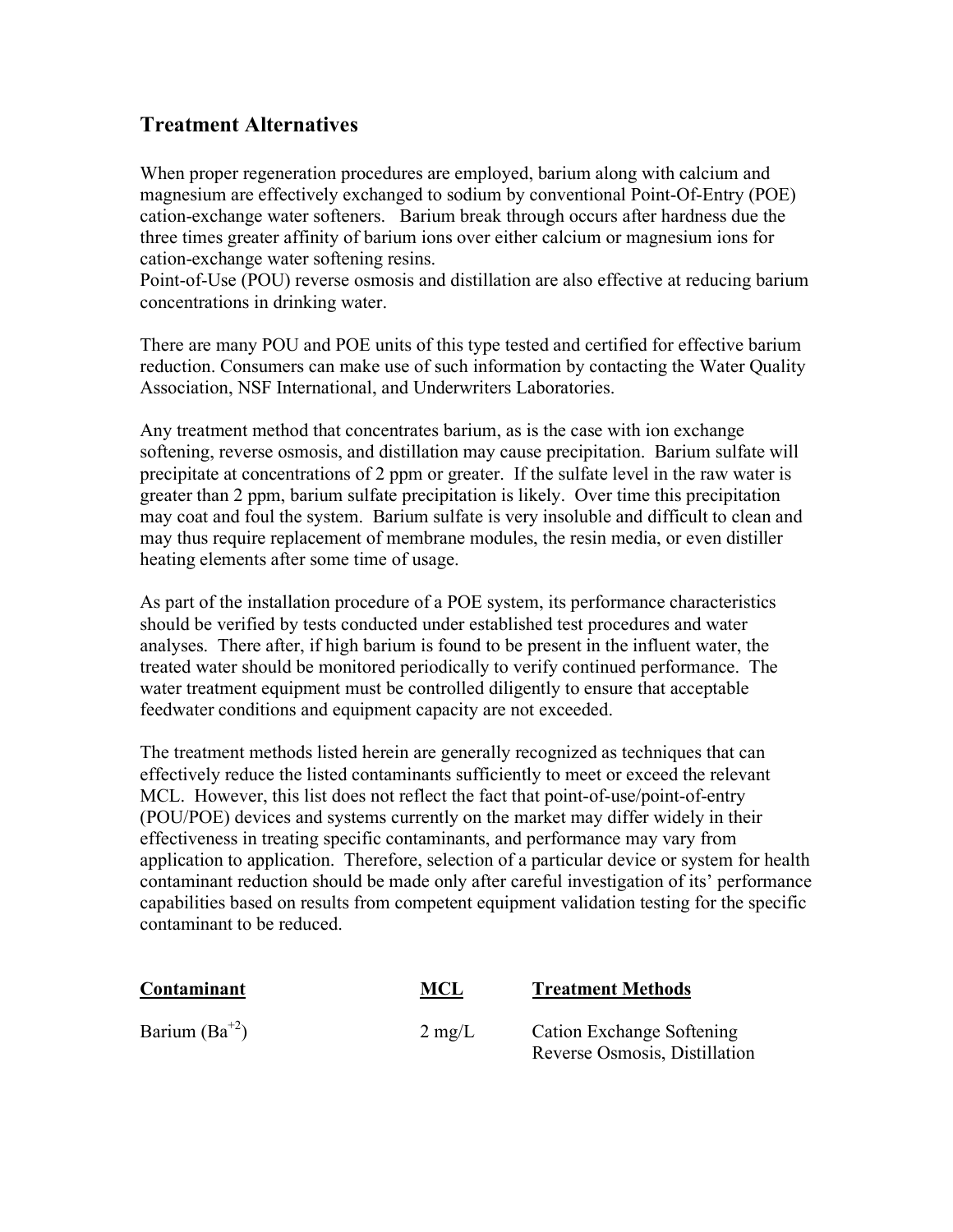*The Water Quality Association publishes this Technical Application Bulletin as a service to its members and the interested public. Information contained herein is based upon the most recent public data known as of the publication date, which is printed at the bottom of the last page, and of course, cannot take into account relevant data published thereafter. The Water Quality Association makes no recommendations for the selection of a treatment system, and expressly disclaims any responsibility for the results of the use of any treatment method or device to reduce or remove a particular contaminant.*